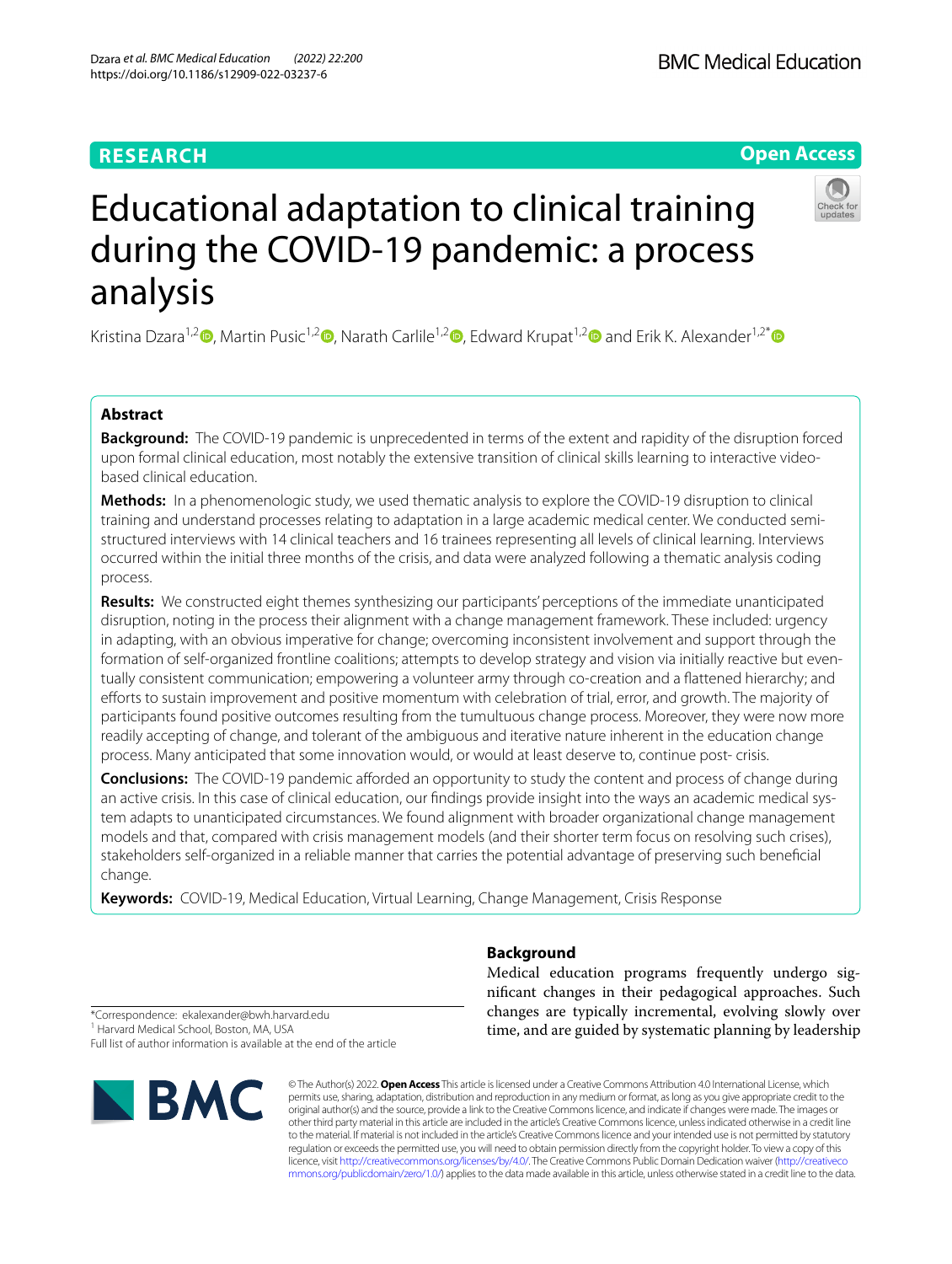[[1–](#page-9-0)[3\]](#page-9-1). A large number of barriers have been described for curricular and program changes, making the process often difficult and slow  $[4, 5]$  $[4, 5]$  $[4, 5]$  $[4, 5]$ .

The SARS CoV2 (COVID-19) pandemic forced immediate *unanticipated* change upon undergraduate (UME) and graduate (GME) medical education organizations, most notably in the capacity of trainees to continue traditional in-person learning.  $[6-14]$  $[6-14]$ . Within two weeks, the platforms and processes commonly used for nearly all medical learning were transformed [[7](#page-9-6), [8,](#page-9-7) [15](#page-9-8)]. The majority of non-direct clinical education was transitioned to interactive video-based clinical education, even though relatively few teachers or learners had significant experience with these technologies [[6](#page-9-4), [9](#page-9-9)[–11,](#page-9-10) [16\]](#page-9-11). Few teachers or learners had ever experienced such a rapid disruptive change, with adaptation required at every level [[6–](#page-9-4)[8,](#page-9-7) [10](#page-9-12), [11](#page-9-10), [17](#page-9-13)].

Our motivation was to examine the phenomenon of sudden change in learning modality as it applies to clinical education at a large medical school. While a growing literature contains descriptions of COVID-19 pandemic efects on well-being and interpersonal engagement for clinicians and trainees [\[18–](#page-9-14)[21\]](#page-10-0), and of change and adaptation to the crisis in medical education  $[22-26]$  $[22-26]$  $[22-26]$ , we sought to use the pandemic disruption as a lens on change management and crisis response. Specifcally, we hoped to better understand the generalizable processes that result from a suddenly imposed and unexpected change upon the delivery of clinical skills education. Findings from this study could be applicable to both future imposed disruptions and to more intentionally planned instructional change.

# **Methods**

We investigated a phenomenon, the instructional modality shift in clinical education at Harvard Medical School brought on by the COVID-19 pandemic. Our data consisted of interviews with learners and teachers involved in clinical skills education. We used largely open-ended questions designed to elicit both positive and negative features of the then recent change. We designed the questions to throw light on our participants' perspectives on change; however we did not start out with a specifc research question nor impose a theoretical perspective on the data, as is appropriate for an inductive thematic analysis. After familiarizing ourselves with the data, we frst generated codes that were subsequently integrated into themes  $[27, 28]$  $[27, 28]$  $[27, 28]$ . These initial themes were noted by the researchers to cohere when considered mainly at the *organizational* level and much less at the individual or local team levels. At that point, the investigators analyzed the data with a more specifc perspective: that the modality shift could be broadly considered within an

organizational change framework. Shifting to deductive theme development, we re-considered our codes and initial themes. As we describe below, we found considerable alignment with the Kotter framework for change management, though with important variations.

The research project was deemed exempt by the Mass General Brigham Institutional Review Board.

# **Setting and participants**

Our academic healthcare system converted all medical education eforts that did not involve physical provision of direct patient care (non-direct care) to the Zoom platform for interactive video-based clinical education within days of March  $16<sup>th</sup>$ , 2020 as the pandemic worsened, inclusive of both graduate (GME) and undergraduate (UME) medical education programs. GME training encompasses a much larger portion of learning through direct care interaction than is the case for UME education. We use the term 'interactive video-based clinical education' to encompass the non-direct care teaching and learning process which occurred using Zoom as the digital medium. We focused our data collection exclusively on clinical skills learning across the continuum.

We collected data from medical teachers and learners actively involved in ongoing clinical education at our academic medical center who could provide insight both into the change in educational process and content as well as insight regarding change benefciaries. Interviewees were purposefully recruited from teams and activities that represented the full spectrum of clinical training (excluding fellowship) including UME physical exam courses, UME core clinical clerkships, and GME general medical inpatient block rotations. The senior author (EKA) sent an email soliciting participation to two groups at our institution: 1) clinical students enrolled in their core clerkships, as well as all pre-clinical students enrolled in their clinical skills learning and 2) the faculty and resident trainees engaged with the inpatient teams of these students. While participation was voluntary, more than 70% agreed to participate. From the volunteers, we interviewed approximately equal numbers of teachers and learners, and stopped collecting data once interviews no longer lead to new changes in our coding or theme generation. We chose a particular instructional thread, "clinical education" – defned as learning to diagnose and manage patients – that would allow us to inspect change along the main continuum of learning at an academic health center, at both the UME and GME levels. Specifcally, participants were drawn from the required doctoring course given in the preclinical years (2 learners and 3 instructors); the core clinical clerkships (10 learners and 8 instructors); and from the frst years of two residency programs (Medicine and Pediatrics) (4 resident learners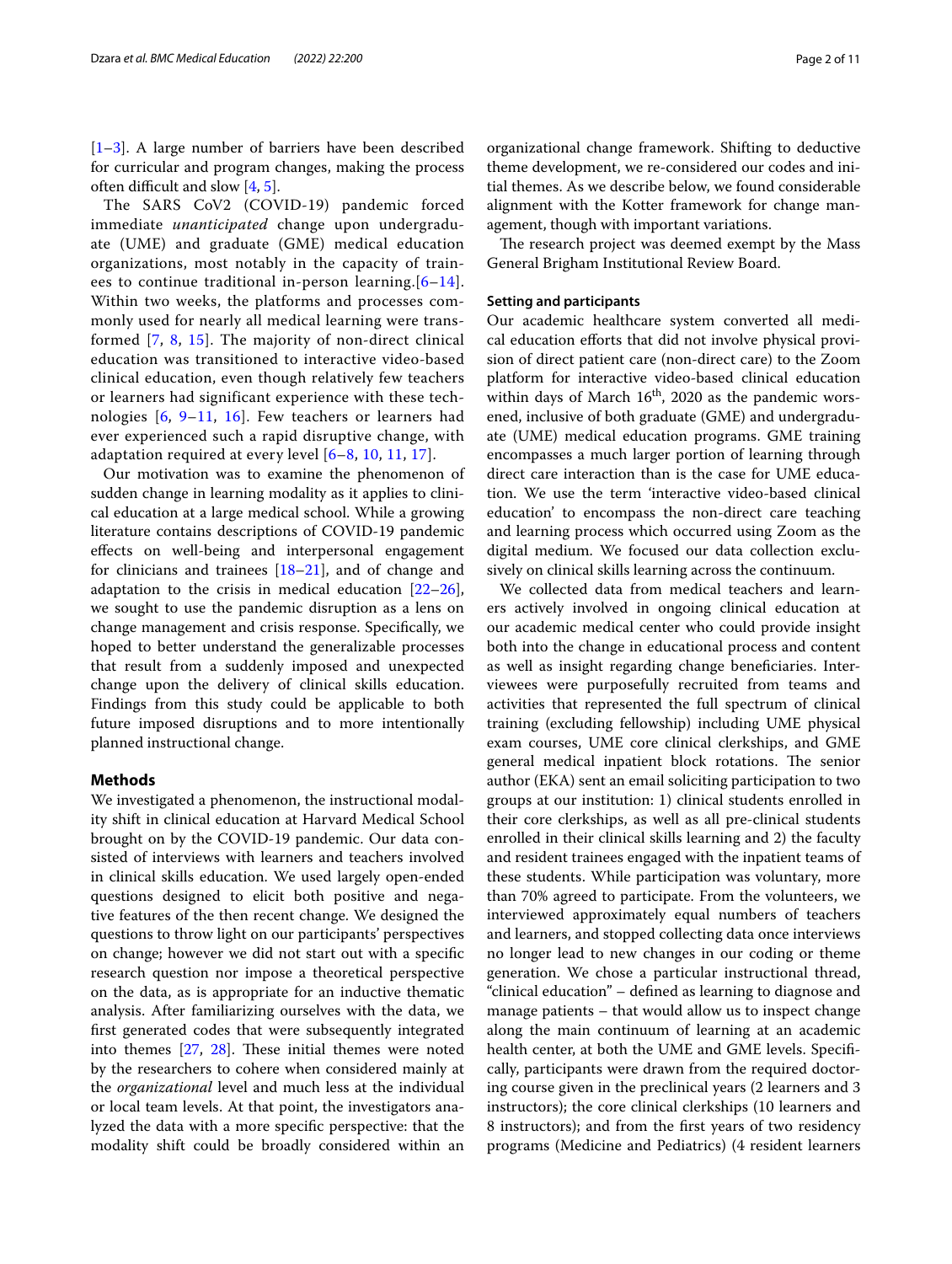and 3 attending physician educators). Data collection and early analysis occurred concurrently; interviewers considered emerging consensus in their recruitment to ensure experiences could be adequately explored among target groups. We did not recruit senior administrators (e.g. the Deans), preferring to keep the focus on frontline clinical education, as opposed to the program as a whole.

# **Interview guide**

As we could identify no existing data collection tool or interview guide relating to the transition of clinical skills learning to interactive video-based clinical education during COVID-19, the research team collaboratively developed a semi-structured interview guide. The guide was refned prior to use following input from all team members, who collectively have experience in clinical medicine and educational research. The guide included 7 open ended questions eliciting positive and negative perceptions of the disruption, descriptions of changes to the nature and quality of clinical education, and expectations for ongoing adaptations during time of crisis (Additional File 1). While we would later come to use an organizational change framework as a sensitizing concept, this was not done tacitly at the time of initial interview guide development, as we initiated the study with few preconceived notions about what we might fnd due to the novel pandemic. Interviewers modifed their process after defned stages of coding as described below [\[1](#page-9-0), [2\]](#page-9-15).

# **Data collection**

Recruitment for this study began on April 14th, 2020, with all interviews conducted from April 21st through May 16th, 2020. Thus, participant perspectives summarize experiences for approximately eight weeks through the time of greatest transition and adaptation. Interviews of approximately 30 min were conducted one on one via the Zoom[\[29\]](#page-10-5) platform by team members (E.K.A., N.C.). Audio fles were recorded and transcribed via the Zoom "auto-transcribe" feature. The interviewer then read, corrected, and finalized an accurate, de-identifed transcript for study analysis.

# **Data analysis**

We followed an iterative thematic analysis coding process informed by Braun & Clarke[\[27](#page-10-3)] and Kiger and Varpio [[28\]](#page-10-4). Initially, the frst two transcripts– one from a clinical teacher and one from a clinical clerkship learner – were reviewed and open coded by each member of the research team. Coders initially focused on what change occurred and how, whether participants perceived that changes were successful, and lessons learned in the transition to the new learning environment. The first author then combined all codes into a preliminary codebook, which was reviewed and refned by the research team.

The preliminary codebook was then applied again to the frst two transcripts by all coders and no new codes were identified. The entire research team then met to perform a frst iteration of mapping codes to early emerging themes. From this discussion, the frst author created a coding template and revised codebook, which was reviewed and fnalized by all team members. It was at this point that the investigators noted and incorporated the alignment with the change management framework as described below. We then reviewed the interview template to determine whether its structure was appropriate to the early emerging themes. Only small changes, mainly in emphasis, were made before the further interviews were carried out.

Aided by the coding template, each team member subsequently coded an additional five or six transcripts, stratifed so as to include at least one medical student, resident, and clinician-educator. The codebooks were then combined by the frst author, with codes grouped by constructed themes. The team reviewed codes and discussed how they mapped to the themes. Small, iterative changes to wording, order, and code structure were made, and codes which did not summarize data were removed. For each theme, code summaries were developed, reviewed, and compared to raw quotes. The team confirmed final themes based upon actively constructed patterns which aligned with an organizational change theory [[27,](#page-10-3) [28\]](#page-10-4).

Throughout our analysis, we considered how our roles might uniquely infuence our fndings. K.D. and E.K. are PhD educators and researchers who do not practice clinically. M.P. is an MD/PhD educator, researcher, and clinician who practiced clinically at the time of the study but did not teach or supervise any study participants. N.C. and E.K.A. are MD educators and clinicians who interacted with some participants in administrative, educational, or clinical settings, sometimes through direct supervision. All clinicians continued to practice clinically during the COVID-19 changes and adapted their practices to the disruption which may have infuenced coding decisions. However, data coding efforts involved all team members to ensure that diverse perspectives were considered when interpreting data. Themes were reviewed and fnalized by all team members, and those who taught or worked clinically confrmed credibility of the data.

# **Results**

The final products of our thematic analysis, informed by consideration of change management frameworks in general and the Kotter framework in particular, were eight key themes illuminating our participants' perceptions of the immediate unanticipated disruption inherent in this transition to interactive video-based clinical education, highlighting the need for adaptability by both teachers and learners (Table [1](#page-3-0)).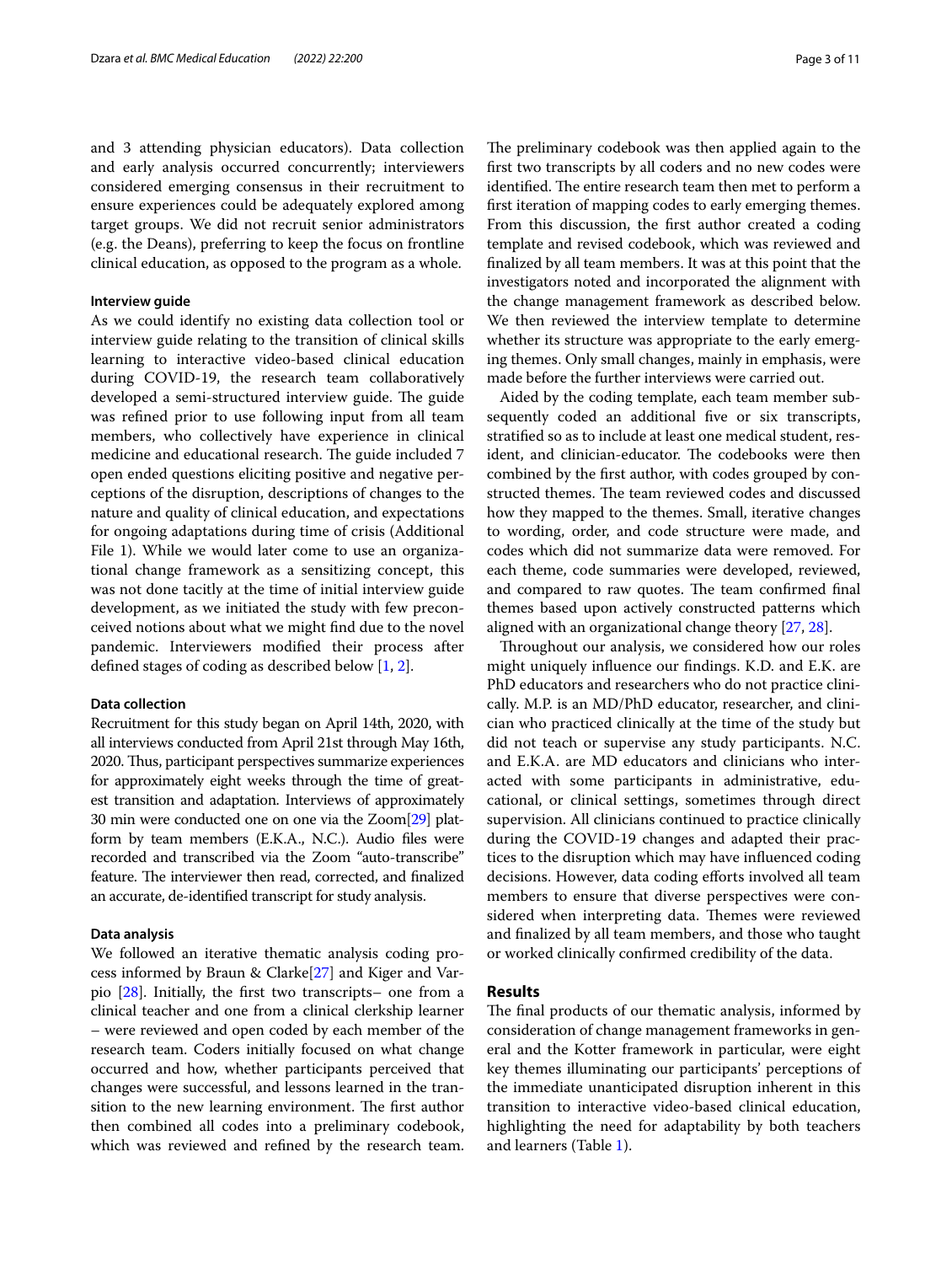| Classic Kotter                        | Feature                                                                                          | Change During COVID-19                                                                   | Implication                                                                             |
|---------------------------------------|--------------------------------------------------------------------------------------------------|------------------------------------------------------------------------------------------|-----------------------------------------------------------------------------------------|
| Establish a Sense of Urgency          | Consider potential future scenarios and untapped<br>opportunities                                | Level of clinical and personal danger prevalent<br>Urgency palpable                      | Imperative for change was obvious                                                       |
|                                       | Make the need for change clearly known                                                           | Imperiled educational goals and metrics                                                  |                                                                                         |
| Form a Powerful Guiding Coalition     | Assemble a strong group of individuals                                                           | Coalition emerges through differential engagement of                                     | Self-organized frontline coalition formed with technology                               |
|                                       | Ensure the coalition will work well as a team towards the                                        | participants                                                                             | adept teachers and learners in the lead efforts                                         |
|                                       | shared goal                                                                                      | Co-creation prevalent                                                                    |                                                                                         |
|                                       |                                                                                                  | Facility with technology ability a key differentiator initially                          |                                                                                         |
| Create a Strategic Vision             | Build a vision to guide change efforts                                                           | Initial lack of strategic vision                                                         | Initial focus reactionary rather than aligned                                           |
|                                       | Envision and share a strategy for success                                                        | Vision emerges as needs and goals identified through<br>top-down communication           | Cross-disciplinary themes emerged                                                       |
|                                       |                                                                                                  | Settling out process                                                                     |                                                                                         |
| Communicate the Vision                | Communicate expectations ten times more than<br>expected                                         | Bilateral communication including trickle-up of what was<br>working                      | Regular communications channels established both<br>within and across specialties       |
|                                       | Vary communication strategies                                                                    | Communicating uncertainty was reassuring                                                 |                                                                                         |
|                                       | Guiding coalition role models new behaviors                                                      |                                                                                          |                                                                                         |
| Empower Others to Act on the Vision   | Support experimentation and rapid improvement cycles<br>Remove or alter organizational obstacles | New telemedicine, information management, and educa-<br>tion roles for clinical trainees | Co-creation of educational work designed to support<br>rapidly identified clinical need |
|                                       |                                                                                                  | More self-regulated and self-directed learning                                           | More flipped classroom implementations                                                  |
|                                       |                                                                                                  | Increase in learner ownership                                                            | Medical students identify need for and implement<br>educational sessions                |
|                                       |                                                                                                  |                                                                                          | Allocate designated roles by best fit helps flatten<br>hierarchy                        |
| Plan for and Generate Short-Term Wins | Showcase short term, visible improvements                                                        | Initially maintain moral through "non-losses"                                            | Continue educational mission without lapse                                              |
|                                       | Publicly reward those who enable and support wins                                                | Level of engagement an important early guiding indicator                                 | Celebrate trial, error, and growth                                                      |
|                                       |                                                                                                  | of success                                                                               | Inclusive participation of teachers and learners within<br>sessions                     |
|                                       |                                                                                                  |                                                                                          | Realize advantages of online learning                                                   |
| Consolidate Improvements and Produce  | effective change agents<br>Promote those who are                                                 | Identify what is working                                                                 | Increase in attendance at rounds and conferences                                        |
| Still More Change                     |                                                                                                  | Challenge long-held assumptions about how clinical                                       | Use of chat, poll, and screenshare features                                             |
|                                       | offering resources and support-<br>Energize the change by<br>ing new projects                    | education should occur                                                                   | Engage discussant, moderator, and reviewer roles to sup-<br>port integrated learning    |
| Institutionalize New Approaches       | by ensuring new approaches are<br>Sustain change<br>understood by all                            | Organizational change requires a predisposition to<br>accepting change as a constant     | Accept iteration and ambiguity inherent in educational<br>process                       |
|                                       | Vocalize connections between new changes and<br>organizational success                           |                                                                                          | Trial new methods, learn from failures, and share what<br>worked                        |
|                                       |                                                                                                  | Adaptation integrated into the clinician-educator role                                   | Recognize fallibility and humanize education                                            |

<span id="page-3-0"></span>Table 1 Summary of Kotter and Changes During COVID-19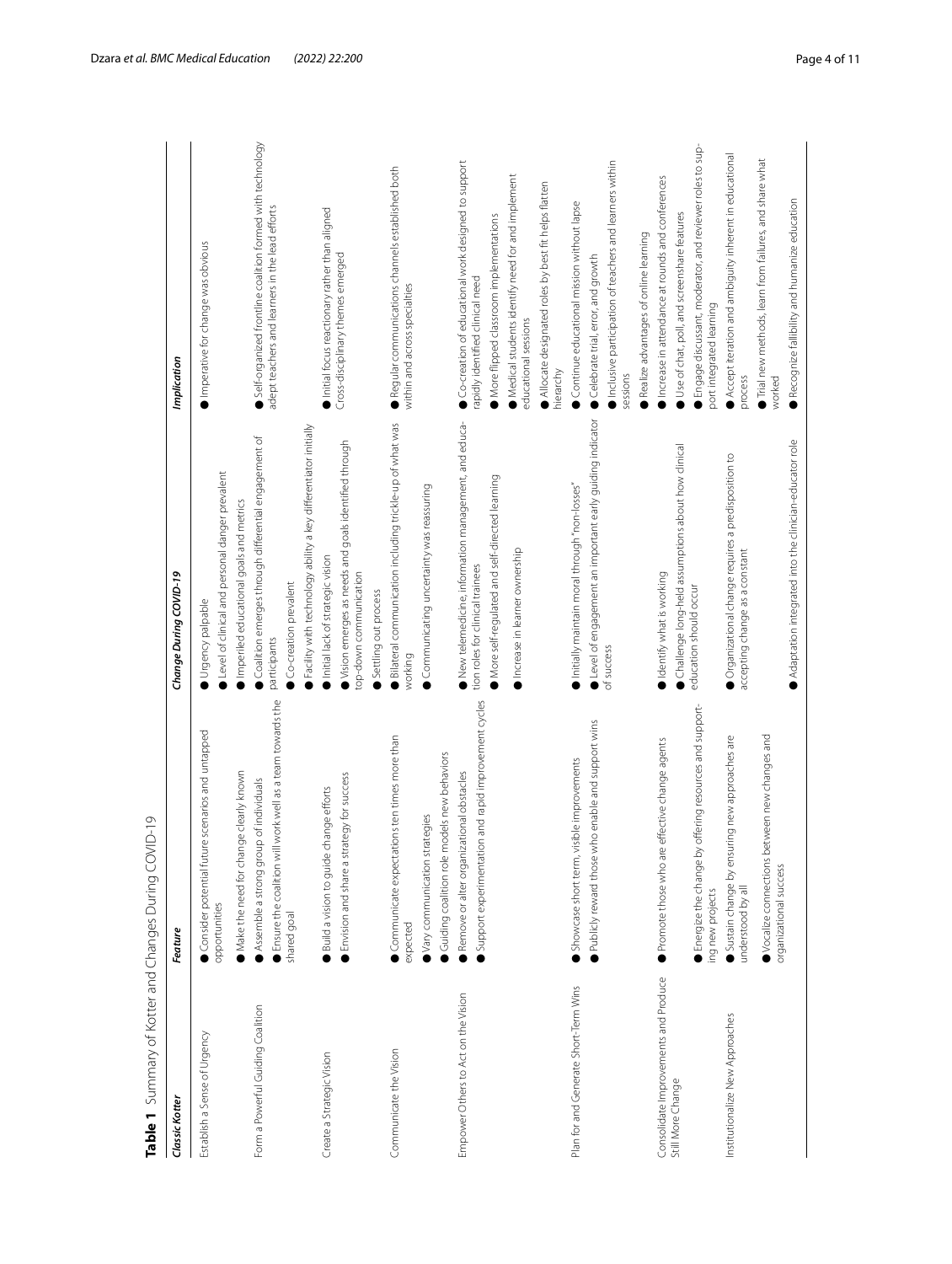# **Theme #1: responding in a climate of urgency**

In this unique situation, respondents expressed a palpable sense of urgency. Faculty concerns involved their personal risk in participating in a frontline clinical environment, while medical students were concerned with being excluded from direct care, and both groups worried that the educational processes risked being rendered inadequate.

*So we were asked to suddenly remove students from their normal [educational] life, [for example,] rotations - and try to suddenly make every activity virtual (T, #2)*

*[Me and my fellow Chief Residents] were asked to essentially turn all resident teaching into all virtual formats as soon as possible. We gave ourselves one week and for that time stopped all teaching, but along with changing to virtual we also were changing people's schedules and dealing with a lot of furloughs. But we did it. We converted essentially everything to virtual, including morning report, noon conference, journal club, intern report, and Grand Rounds. It was crazy as we suddenly connected with 80 people or more over zoom. (L, #14)*

Both teachers and learners had to defne the tasks required to convert from in-person to interactive videobased clinical education almost overnight, both to ensure safety and mitigate the damage to educational processes. The most urgent tasks involved determining what could go online and how it could be adapted to the virtual environment. Feeling the urgency to keep the educational mission moving forward, some educators tried new pedagogic models they had only lightly implemented previously.

*It was kind of all of a sudden we joined conferences over zoom. But then I switched to a new rotation and there was suddenly also a new expectation to actually deliver academic conferences. I worked with the chief resident, and it was just kind of like any former teaching conferences with some changes – you still prepared slides but you will deliver this diferently. (T #22)*

*We've had to kind of reimagine how we were going to teach it. What we used to do is they would come in and hear my lecture. We'd go through cases and that would be the end of the day. What we did now is they were given material to preview the night before. And then I gave my lecture and then we kind of bent over backwards to make sure they had exposure to the topic before they heard their lecture, which is something we had kind of hoped to be able to do. But we were able to sort of institute it in this new model. (T, #30)*

# **Theme #2: guiding the shift with a diferentially engaged leadership coalition**

Both educators and learners soon realized that the cavalry was not coming to the rescue in terms of their educational goals. The guiding coalition initially consisted almost entirely of those already involved in frontline education. Not all those initially engaged for help were available when needed:

*We did run into the issue of so much generational [diference] where some people were able to rather easily move into teaching over zoom... Others wanted nothing to do with it, but didn't even want to learn how to go about [the transition]... (T, #6)*

Initially technological proficiency was an important determinant of who could design or lead the shift to interactive video-based clinical education. While minimal formal technical and educational support was ofered, teachers and learners more adept with technology stepped in to support and lead educational initiatives in progress, serving as a technological scafold to sustain efforts for all.

*The urgent problem was people learning how to use those platforms. [Some were] pretty fast and some were already doing lectures via zoom. Actually, I [was giving] video lectures before the crisis. [But those who had never used zoom] had some diffculty, for instance, you know, like showing their slides… (T #2)*

*We did mostly case based teaching, with an expert discussant. I created the case but then a chief resident reviewed my slides before the conference. The chief resident was also on the zoom to help. (T, #22)*

Teachers joined these efforts by curating educational experiences and resources for learners. The initial focus was on offering educational content, even if they were at times haphazard or misaligned.

*We as faculty basically joined forces and came up with a list of topics to teach. It was kind of haphazard in a sense, but we tried to fll in the gaps and do our best. (T, #9)*

# **Theme #3: attempting to develop strategy and vision**

Initially, the unexpected shift to virtual interactive learning lacked a strategic vision as to what was to be done and how, with adaptations occurring in a reactionary manner. Top-down communication from leadership was helpful in describing an overall situational awareness while also adapting to a growth mindset over performance.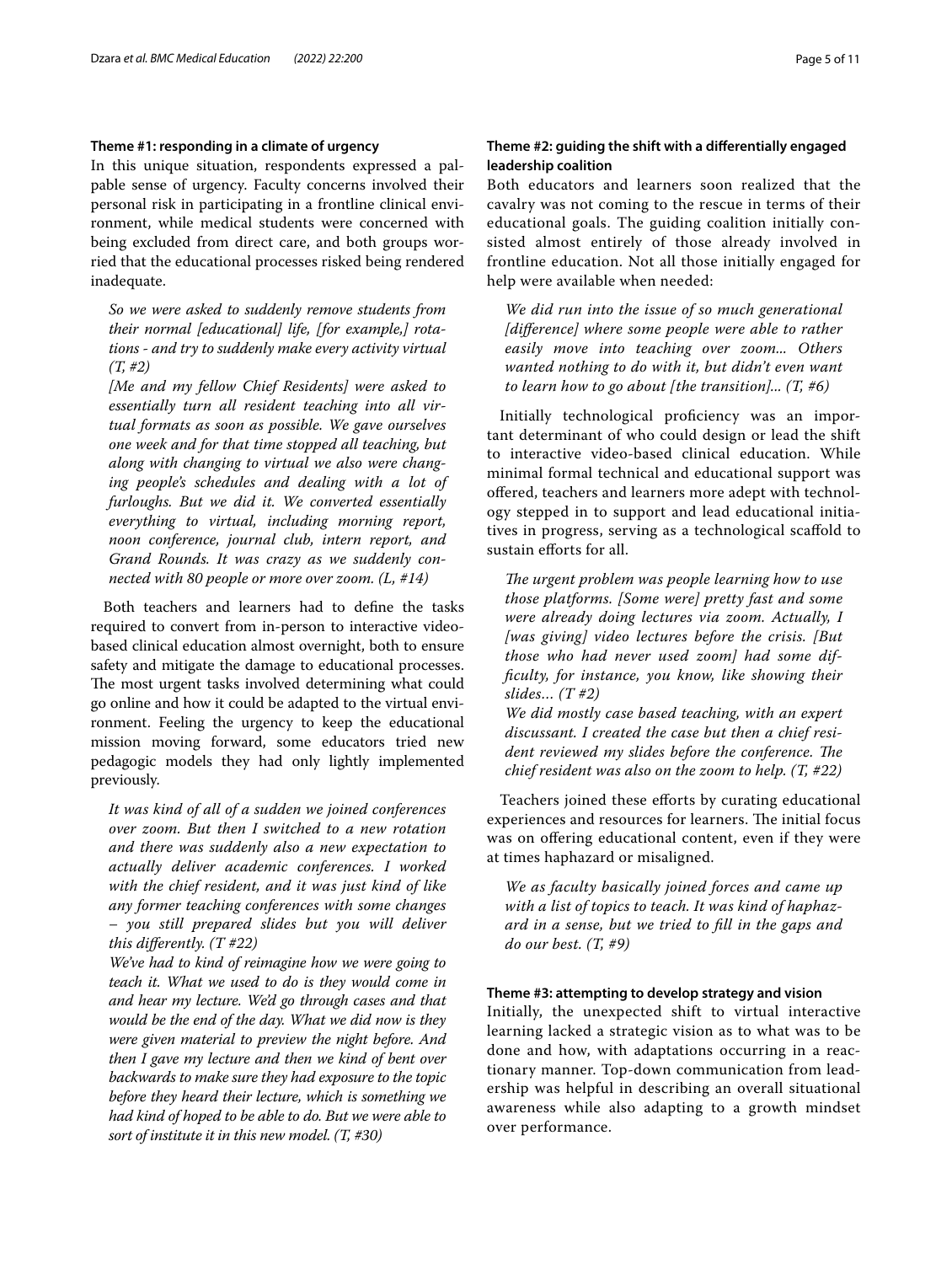*So I learned to tell my students right at the start… to acknowledge, this [interactive video-based clinical education] is not going to be perfect. There are going to be problems, but let's do it. (T, #18)*

*[Medical school leadership] in particular would help us with regards to keeping us informed [of the] very rapidly moving landscape as best they could with the idea that there was like, not much information that anybody had. At least that was consistent information. (T, #6)*

This general information often trickled down to learners. Teachers were largely transparent with learners that plans were often being made and executed in tandem. Learners were encouraged to reach out to teachers with questions or concerns, which mitigated some anxiety surrounding the transition and whether they would meet learning objectives.

There was a lot of flexibility. We could reach out to *faculty to discuss anything that would make it individually successful for us. So both our various preceptors for those diferent components as well as pure leadership. They made it clear that we could reach out with questions. (L, #13)*

Over time, a vision for how interactive video-based clinical education would become integrated into the structure of training began to emerge. Both teachers and learners began to understand more about the why's and how's of delivering content online. The development was slow but at some points, organic.

*As faculty started to fgure [it] out, we began to see the reasoning behind why we are using things like online case like interactive platforms. We would then be able to plan for those sessions and dedicate enough time and efort. (L, #13)*

Both teachers and learners recognized that while inperson interaction cannot be replicated, it can be augmented or adapted. This aligned with the broad goal of keeping educational initiatives afoat.

*So while I think we transitioned rather quickly to virtual learning the frst couple of conversations might not have been traditional knowledge or skills based content, but more of a conversation from a 30,000 feet view, as opposed to an 'in the trenches' view with regards to how the students were doing and what their experience was like. (T, #6)*

# **Theme #4: empowering a volunteer army through efective communication**

Coalitions of individuals dedicated to the cause formed, sometimes as mandated by departmental leadership but other times organically. This included trainees being reassigned to support teaching or oversight of more junior trainees.

*It is almost like we [clinical teachers] quickly began building a community. I could say I was one of the leaders building that community. We kept emailing each other all the time and learning from each other, asking "how do you do this" and "how do you do that"? (T, #18)*

The residency program, the chiefs, and IT - it's kind *of shocking how quickly it all came together. [The program] dedicated fve full time internal medicine residents to it. They had others last block and they're switching them out. They loved the idea of the virtual resident really feeling like part of the team. (L, #10)*

This extended to offering trainees assigned to work from home the opportunity to take on new and innovative roles to combat COVID-19. This distributed educational work developed in part to fll the gap aligned with current clinical need:

*The residency program said, "we were thinking about maybe trying to create discharge helpers, maybe some of the residents at home could help prep discharges [and learn through that]." So it came out of a clinical need. (L, #10)*

In some cases, trainees were engaged in the process of delivering education. This was driven in part by pure need to continue providing education, but also because trainees were sometimes more adept at using technology.

*For an upcoming clinical reasoning session this Wednesday, [clinical educators] have had it that for all the small groups, the students themselves set up the zoom link.... [the students] are better at computers than the rest of us. (T, #1)*

After time, stronger methods to engage multiple participants were identified. This functioned as a way to support faculty and trainees in co-creating some learning experience, as well as setting the new cultural norms of the educational experience.

*[The students] decided…if you're on an outpatient block you're on deck to be called upon. The chief [residents] also designated a point person for me to ask on the inpatient teams. And someone monitored the chat. So giving people a head's up, like you should be aware you're going to be one of the participants today [during our learning session]." (T, #22)*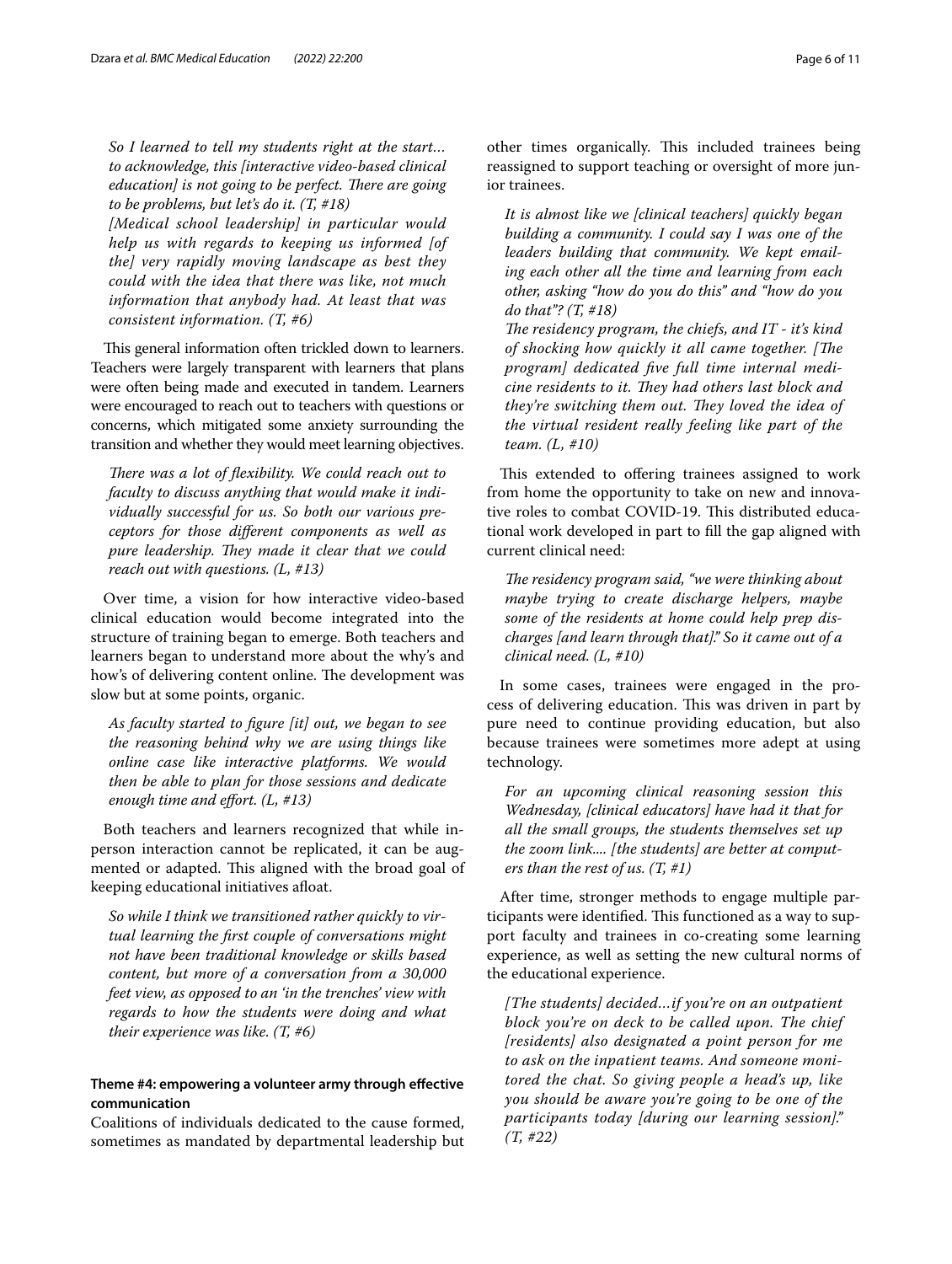# **Theme #5: generating short‑term non‑losses**

Continuation of the education mission was a key short term non-loss. Even taking diferent less-polished forms, the ongoing delivery of clinical skills education in and of itself was attained. That clinical experiences could in some way still exist was a source of pride for teachers.

[The students] actually could still continue to have *some clinical interaction because we knew that the primary care doctors were doing a lot of virtual visits. (T, #5)*

After some trial, error, and time, methods to engage more participants were identified. This in turn led to feelings that all were included in the new educational effort.

*After repeat experiences we tried new things. We decided to have the entire class participate for everything on every question. It was really great because now everyone was contributing. (L, #12)*

This was sometimes accompanied by the realization that online educational activities have certain advantages even compared to in-person activities.

The overall reaction [to interactive-video based clin*ical education] was very positive. And [the students] felt like they were really able to focus on their oral presentation skills and their clinical reasoning skills. Maybe even more so than what they do when they're with a patient. (T, #1)*

*[The students] had more time than ever to prepare for things… they could really take the time to prepare [for] the flipped classroom... There was a lot more self-directed learning. (T, #11)*

*I've enjoyed this so much is because … I feel like I'm more able to bring in other resources to study (L, #21)*

There was recognition that reducing in-person activities made it easier for some to join educational activities that they would have missed if required to be physically present.

*Sometimes when [residents] were in the hospital before and everything was in person, it was impossible to even make it to conference. Now the teaching is all there and its 100%. I could just eat lunch and beautifully focus on teaching and learning. It makes it easier for me to participate. (L, #16)*

# **Theme #6: sustaining improvement and positive momentum**

Initial eforts transitioned to an emphasis on continuous improvement of the use of the new educational technologies in clinical skills teaching.

*Other hurdles have been around some of the physical*  diagnosis rounds. [The medical students] struggled *with a little bit with the technology in terms of making sure that when we played murmurs that everybody can hear them. Or that when we play videos, everybody can actually see the video. And so that that has been another big issue we had to overcome. (L, #14)*

Once features to increase engagement were identified, they were more consistently implemented. This was thought to drive both attendance and participation.

*Virtual learning is actually more efective because we get greater attendance and participation. Especially the chat features. Learners are really willing and able to just quickly write something and contribute or show they don't understand. (T, #22)*

The new educational work was codified into new learner and clinician roles in the virtual or hybrid environment, such as lead discussant, chat moderator, chart reviewer, or on-call respondent, integrating the learning experience more solidly for all.

The integrated nature of learning was better. We were *having a case discussion, for instance, and several [students] were discussing the case. Another student was able to go through the chart. We then didn't have to make guesses about the clinical situation. Students were also able to answer details right away. (T, #2)*

# **Theme #7: considering plans for long‑term change**

As the uses for interactive video-based clinical education became recognized, early plans were developed to identify changes which might be sustainable over time. There was a realization that precious clinical time could be preserved through the maintenance of some virtual or asynchronous curricula.

*If we can take these videos or video lectures and put them outside of the time that we are in the clerkship, just to add to the amount of time that we spent in the hospital, I think that will make it a much better experience. (L, #29)*

As part of a desire to reach even more learners, some started recording morning reports, grand rounds, or teaching sessions. These sessions could now be made available to learners who could not attend the frst time or those who wanted to revisit the session for additional learning.

*[Teachers] are reaching more people and more people now go to report. We are now recording reports, which we have never done before. And*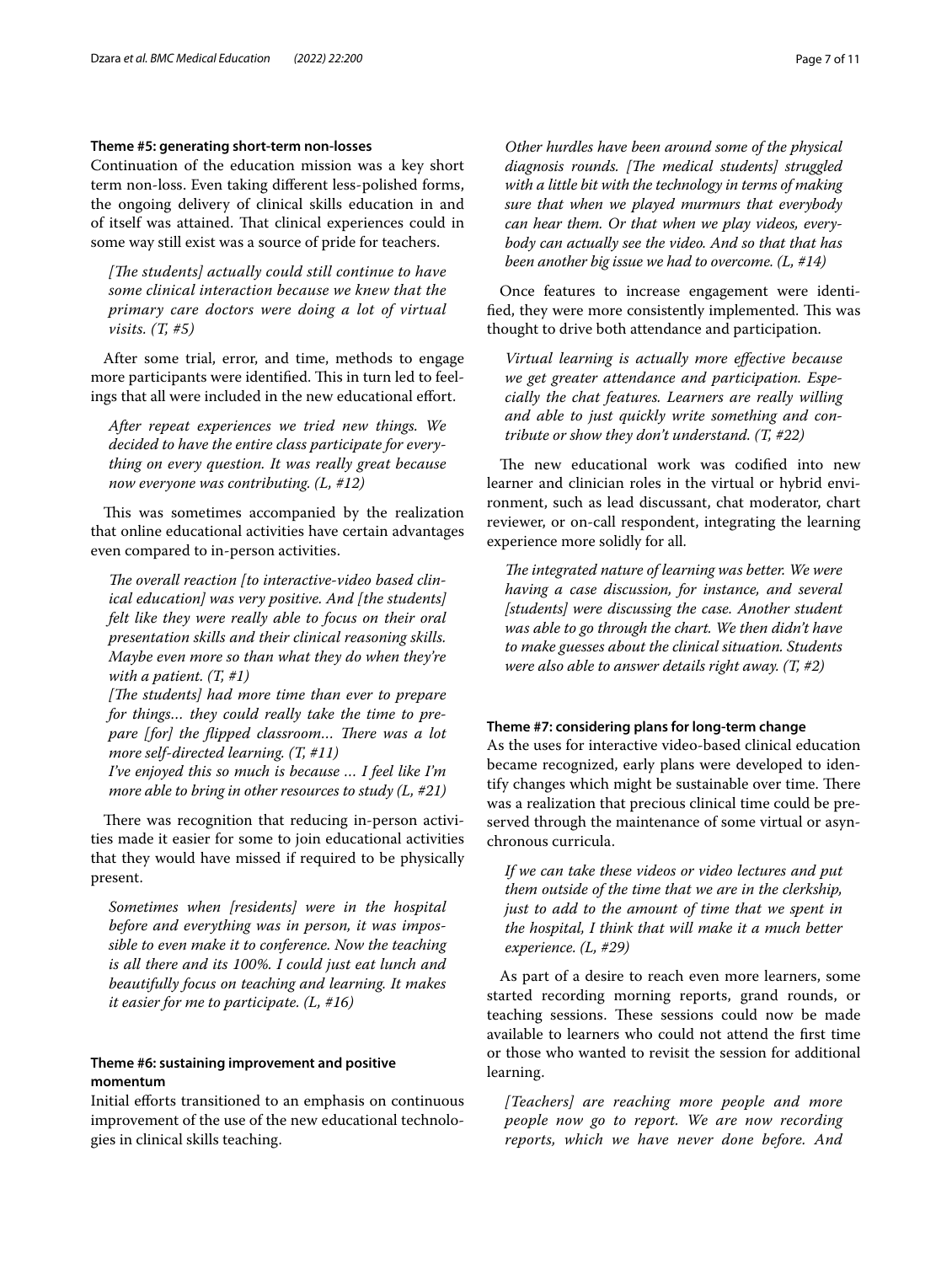*people are watching them. I think the teaching is as good but we are getting more people. (L, #14)*

There was also consideration of hybrid options during a post- COVID-19 future. Potential for increased use of fipped classroom with a reduction in in-person learning time was highlighted.

*I wonder if there can be a transition from taking us out of the clerkships Wednesday mornings and I think Tursday afternoons and work more [in clinic] Wednesday mornings and then transitioning to a more video based learning. (L, #29)*

With an eye to the future, participants recognized that prior methods of teaching and learning may not have been ideal. They were open to employing newer models which embed more interactivity with and involvement among learners.

*When not in the OR, most teaching up to now have been one way, mostly lecture teaching. One of the things [teachers] are doing is to consider rolling out modules with upfront videos they can watch. We can then discuss and walk through aspects of the critical*  steps of a procedure. Then we can talk through per*mutations in an interactive fashion. (T, #9)*

### **Theme #8: adapting to adapting**

Throughout this change process, teachers and learners continually adapted to the *process* of adaptation itself. The nature of the changes that could happen, as well as the pace of those changes, varied.

*At the very beginning, when there was a lot of unknowns about how [learners] would be able to actually transition to a lot of these diferent components. I think that I would have said it would have been less efective. But now that we've seen a few iterations over the weeks, my guess is that yeah, it rose in its efectiveness. (L, #13)*

Participants became used to this ambiguity, and accustomed to a rapid pace of change. While initially startling, this sometimes served as a forcing function to trial new teaching methods, learn from educational failures, and share tips with others.

*A number of presenters have shared how they tried [something] and then [it] didn't work, and then I did this. And [teachers] kind of problem solved on their own and shared those tips, and [now] we're trying to send out tips to our faculty about things we've learned - like how you can do this successfully. (T, #5)*

This adaptation process helped push teachers and learners outside of their comfort zone. This sometimes humanized education, with both teachers and learners realizing that neither group had all the answers.

The last piece is this idea of offering yourself, I think *in a very kind of transparent or vulnerable kind of way. Tat, you know, we're not experts at this and, you know, if you have more questions, you really need to reach out to us because it's really hard for us to tell if you're getting it or not. (T, #7)*

# **Discussion**

Change is difficult in the best of times. In describing a rapid organizational change to clinical skills learning we found important parallels, and diferences, compared with more conventional, staged processes. Important differences revealed as part of our investigation were that the urgency for change was felt by all and made for a rapid alignment of stakeholders and openness to methods that had been in the wings all along. Also, rather than having a strategic vision developed and promoted centrally, we found that a consensus as to best methods emerged from the failures and successes of the early efforts. Thus our findings from the pandemic disruption to clinical skills education reinforce and supplement the notion that change at the level of a curriculum and its implementing organization follows consistent patterns, providing opportunities for benefcial intervention.

The results of our thematic analysis reveal many aspects of change that are consistent with the reports by others dealing with pivoting to online learning  $[26]$  $[26]$ . These include the use of remote synchronous and asynchronous educational activities [[16,](#page-9-11) [23](#page-10-6), [30\]](#page-10-7), more interactive didactic or case-based teaching sessions [\[16,](#page-9-11) [31,](#page-10-8) [32\]](#page-10-9), replacing in-person clinical rotations with clinical telemedicine experiences or virtual teaching rounds [[30,](#page-10-7) [33](#page-10-10)[–36](#page-10-11)], clinical service reconfgurations [[30](#page-10-7), [37](#page-10-12)], unexpected learning experiences [[38\]](#page-10-13), and the need for adaptability [[6,](#page-9-4) [15](#page-9-8), [17](#page-9-13), [30,](#page-10-7) [38–](#page-10-13)[41](#page-10-14)]. Aligning with prior work, we note that some face-to-face activities cannot be efectively replicated in the virtual environment, yet we also expect some changes to persist past the pandemic [\[30](#page-10-7), [39](#page-10-15)[–42](#page-10-16)].

We also discovered several aspects of changed behavior that have been less widely reported and thus ofer novel contributions to the literature, including collaborative eforts between faculty and trainees to support clinical and didactic education efforts, and the importance of bidirectional communication during this transition [[32](#page-10-9), [43\]](#page-10-17). There was also a noted differential in technological adeptness, likely due in part to prior personal experience with technology and in part due to generational diferences, that translated to diferent levels of infuence on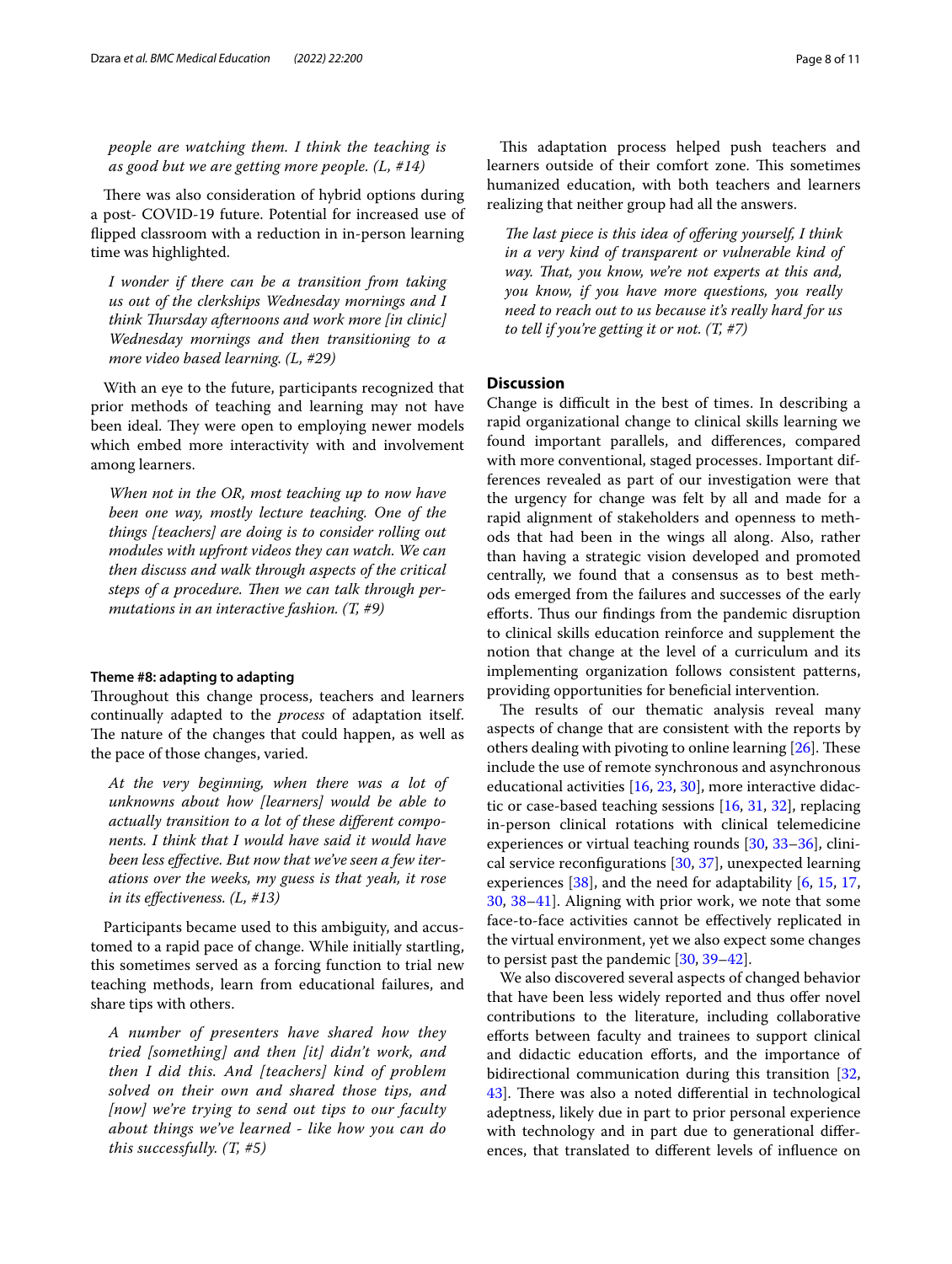the subsequent changes. We also note that the reduction of in-person activities was in some ways a welcome change, and ofered even more opportunity for some to join synchronous learning. As reinforced by other recent fndings [\[26](#page-10-2), [44\]](#page-10-18), participants desired to maintain some reduction of in-person synchronous learning time post-COVID, and recognized that traditional methods of teaching and learning may no longer be ideal for all educational experiences.

Our fndings can be considered in the context of one or more recognized theories of crisis management and conventional organizational change. As we coded the reports of our learners and educators, we felt that the Kotter framework for planned change management made for a strong conceptual alignment with the constructed themes, and in particular the role of "urgency" in bringing about change[[45](#page-10-19)]. Once the urgency was understood, the process became about channeling the urgency so as to not only mitigate the disruption but also to explore new afordances. It might have been expected that because the pandemic forced immediate and unanticipated change, more explicit crisis management frameworks would have been more appropriate [[46](#page-10-20)[–49](#page-10-21)], considering important elements such as type of crisis, threat level, degree of control, time pressure, and number of response options. In a crisis model, response options to approach the problem typically decrease as the crisis continues [[46\]](#page-10-20). However, our participants found they sometimes had more choice moving forward, by for example engaging trainees in needed clinical tasks while working from home or including trainees in the process of delivering education. While our participants were under time pressure to make decisions quickly and without knowing all the facts – as would be expected  $[9, 46]$  $[9, 46]$  $[9, 46]$ —once the initial push to immediately transition to interactive video-based clinical education was complete, they were able to thoughtfully consider what elements worked and what did not. In a crisis model, resources are provided abundantly to solve the problem  $[49]$  $[49]$ . However, our participants were encouraged to identify and use existing human capital and technological resources rather than being offered financing to, for example, outsource transition efforts to a for proft education management company.

Moreover, while crisis management often focuses on minimizing damage and ensuring organizational survival [[50\]](#page-10-22), we found evidence that our participants worked collaboratively towards a positive outcome by continually addressing challenges and learning from them. There was no sense that the educational mission could or would fail. Ultimately, if participants had utilized a crisis management model, the overarching emphasis is on reaction and restoring the status quo as quickly as possible.  $[46-51]$  $[46-51]$  $[46-51]$ . This might have lessened participants capacity to use the pandemic crisis as an opportunity to deliberately consider which changes could be benefcial in the medium term and should be maintained post-COVID, the latter perspective being more consistent with change management.

For all the near-heroic efforts put in by educators and trainees to keep the ship afoat during this storm, the most interesting outcome, yet to be determined, is the extent to which Kotter's markers of success, sustained and long-term institutional change, will persist in the clinical education of medical students. The clear *healthcare* response at the time was to quickly adopt a command and control structure. This did not seem to be the response within education which continued a distributed model. In this regard, our data suggest both teachers and learners have had their eyes opened to new and variable ways of doing things all along. While many aspects of clinical education will undoubtedly revert to past methods, educators and trainees alike have come to a set of new realizations about optimizing the blend between physical and virtual activities and have explored new roles for learners.

# **Limitations and future research directions**

This work has a number of limitations. First, we conducted our interviews at a single site early in the COVID-19 pandemic, thus our participant experiences are not reproducible and may not represent the experiences of other institutions. Second, because we purposefully interviewed teachers and learners across the educational spectrum, we captured broad experiences rather than the intensive reflections of any particular group. Third, our interviews were conducted with quickly recruitable volunteer participants, and thus may not be representative of all teachers and learners throughout our institution. While many of our participants are in leadership roles, we chose not to approach the broader leadership of the medical school such as the Deans of the undergraduate or postgraduate programs in order to focus on front-line educators and learners. Thus, while we chose to focus on trainees and clinical educators, we are limited in our understanding of how attempts to actively manage change were navigated at the highest levels of institutional leadership. In the future, the degree of education leaders buy-in to the changes made may determine the extent of their long-lasting effect. However, more recent work suggests that healthcare C-suite leadership response to the pandemic may also align with Kotter's change management model; thus our fndings are likely complementary  $[45, 52]$  $[45, 52]$  $[45, 52]$  $[45, 52]$ . We also note that interviews were conducted during the early stages of the pandemic while rapid change was ongoing, thus outcomes and lessons learned likely continued to adapt. We also acknowledge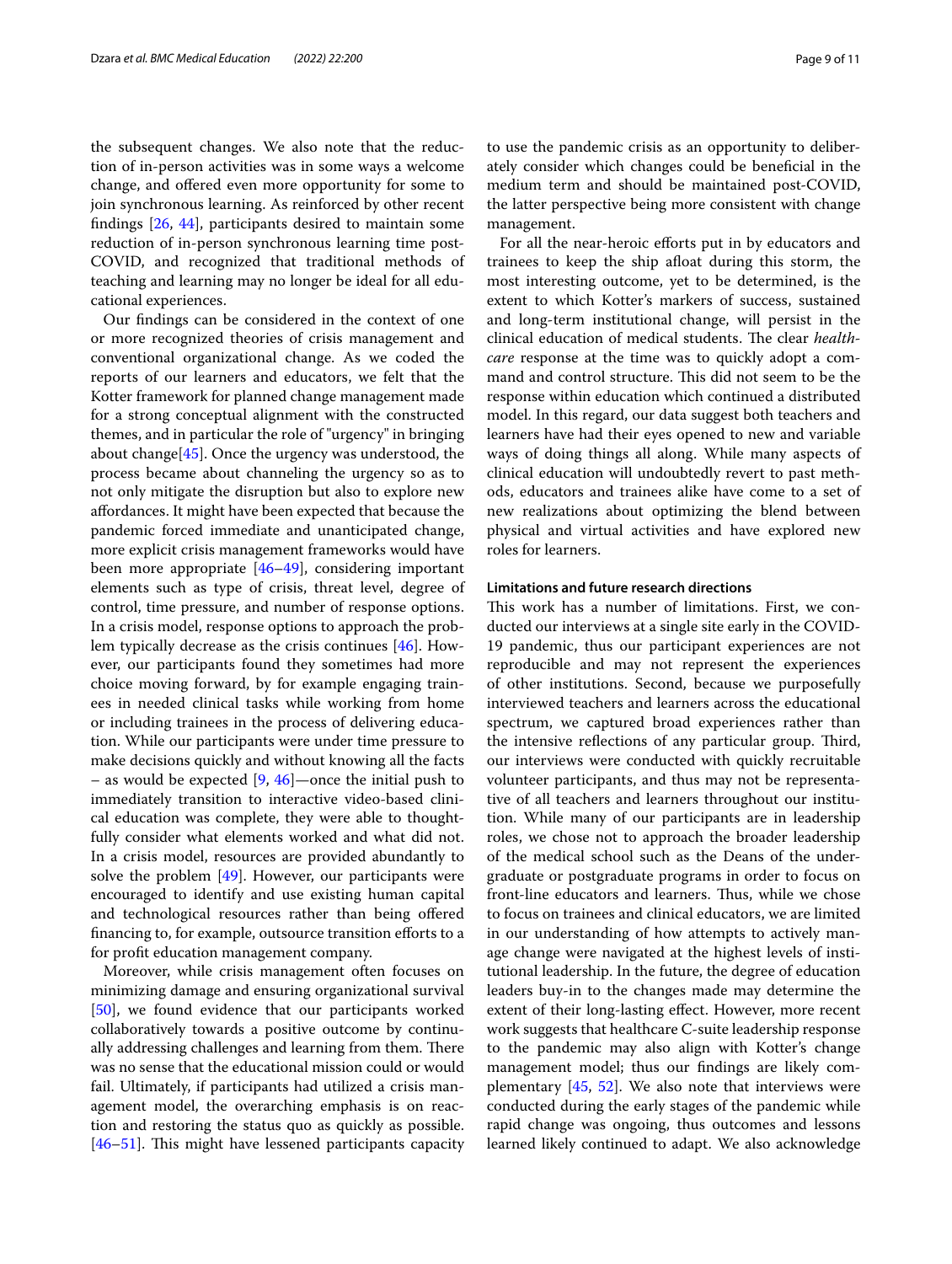that the Kotter framework informs but does not completely explicate our themes. Future research should investigate the role that educators and students have in efecting change, as our work points to them having more power than perhaps previously understood. Additional work might address whether there was a change in the quality of clinical education as a result of the pandemic. Finally, studies could test the necessity of all eight Kotter stages in situations with natural urgency and a more distributed decision making model, which might align with a more contemporary clinical care structure.

In summary, our fndings suggest that crisis-induced change and planned change show signifcant homology in the overall process but difer in emphasis, with some aspects being paradoxically easier during the crisis. The story remains to be told as to which changes will be continued but clearly a unique set of circumstances created a context where change became possible.

# **Conclusion**

We used a phenomenologic paradigm eventually informed by a change management framework to understand how an academic medical center navigated an extremely rapid and unexpected transition to a new method of clinical education. Our fndings extend prior literature by ofering an understanding of how standard principles of change management relate to crisis adaptation, changing the order and importance of some of the stages of rational change. Disruptive change in time of crisis can lead to opportunities when systems adapt efectively.

# **Supplementary Information**

The online version contains supplementary material available at [https://doi.org/](https://doi.org/10.1186/s12909-022-03237-6) [10.1186/s12909-022-03237-6](https://doi.org/10.1186/s12909-022-03237-6).

**Additional fle 1.**

# **Acknowledgements**

We acknowledge and sincerely appreciate the faculty and trainees who participated in the interviews.

#### **Authors' contributions**

All authors contributed fully to the manuscript. KD managed the project with support from MP, NC, EK, and EKA. All authors contributed to study design. NC and EKA led data collection. MP, KD, and EK led data analysis. All authors contributed to data analysis and interpretation of results. All authors drafted and revised the manuscript for publication. KD and MP created Table [1](#page-3-0) with support from NC, EK, and EKA. All author(s) read and approved the fnal manuscript.

### **Funding**

The authors report no external funding source for this study.

#### **Availability of data and materials**

The datasets generated and/or analyzed during the current study are not publicly available because we did not seek permission from our participants or Institutional Review Board to make the data publicly available, but are available from the corresponding author on reasonable request.

#### **Declarations**

#### **Ethics approval and consent to participate**

The research project was reviewed and considered exempt by the Mass General Brigham Institutional Review Board.

#### **Consent for publication**

Not applicable.

#### **Competing interests**

The authors declare no relevant conficts of interest.

#### **Author details**

<sup>1</sup> Harvard Medical School, Boston, MA, USA. <sup>2</sup> Brigham and Women's Hospital, Brigham Education Institute, 75 Francis Street, TH-1-127, Boston, MA 02115, USA.

Received: 13 July 2021 Accepted: 2 March 2022 Published online: 23 March 2022

#### **References**

- <span id="page-9-0"></span>1. Kotter JP. Leading change. Boston, Massachusetts: Harvard Business Press; 2012.
- <span id="page-9-15"></span>2. Kotter JP. Leading change: Why transformation efforts fail. Boston, Massachusetts: Harvard Bus Rev. 1995;59–67.
- <span id="page-9-1"></span>3. 3. Cameron E, Green M. Making sense of change management: A complete guide to the models, tools and techniques of organizational change. London: Kogan Page Publishers; 2020.
- <span id="page-9-2"></span>4. Bleakley A. The curriculum is dead! long live the curriculum! designing an undergraduate medicine and surgery curriculum for the future. Med Teach. 2012;34(7):543–7. [https://doi.org/10.3109/0142159x.2012.678424.](https://doi.org/10.3109/0142159x.2012.678424)
- <span id="page-9-3"></span>5. Fischel JE, Olvet DM, Iuli RJ, Lu WH, Chandran L. Curriculum reform and evolution: Innovative content and processes at one US medical school. Med Teach. 2019;41(1):99–106. [https://doi.org/10.1080/0142159x.2018.](https://doi.org/10.1080/0142159x.2018.1444268) [1444268](https://doi.org/10.1080/0142159x.2018.1444268).
- <span id="page-9-4"></span>6. Lucey CR, Johnston SC. The transformational efects of COVID-19 on medical education. JAMA. 2020;324(11):1033–4.
- <span id="page-9-6"></span>7. Rose S. Medical student education in the time of COVID-19. JAMA. 2020;323(21):2131–2.
- <span id="page-9-7"></span>8. Woolliscroft JO. Innovation in response to the COVID-19 pandemic crisis. Acad Med. 2020;95(8):1140–2.
- <span id="page-9-9"></span>9. Mintz J, Wahood W, Meghani S, Rajput V. Emergency Transition to Virtual Education during COVID-19: Lessons and Opportunities for Experiential Learning and Practice Socialization. MedEdPublish. 2020;9
- <span id="page-9-12"></span>10. Botros M, Cooper AZ. The hidden curriculum of the COVID-19 pandemic. J Grad Med Educ. 2020;12(5):550–2.
- <span id="page-9-10"></span>11. Sandars J, Correia R, Dankbaar M, de Jong P, Goh P-S, Hege I, Masters K, So-Young O. Twelve tips for rapidly migrating to online learning during the COVID-19 pandemic. MedEdPublish. 2020:9(82).
- 12. Sharif S, Sherbino J, Centofanti J, Karachi T. Pandemics and innovation: how medical education programs can adapt extraclinical teaching to maintain social distancing. ATS Scholar. 2020;1(4):344–7 (**2020-0084CM**).
- 13. Petriceks AH. Medical students in the time of COVID-19. J Gen Intern Med. 2020;35(11):3374–5.
- <span id="page-9-5"></span>14. Ahmed H, Allaf M, Elghazaly H. COVID-19 and medical education. Lancet Infect Dis. 2020;20(7):777–8.
- <span id="page-9-8"></span>15. Minter DJ, Geha R, Manesh R, Dhaliwal G. The future comes early for medical educators. J Gen Intern Med. 2020;36:1400–3.
- <span id="page-9-11"></span>16. Almarzooq Z, Lopes M, Kochar A. Virtual learning during the COVID-19 pandemic: a disruptive technology in graduate medical education. J Am Coll Cardiol. 2020;26(75):2635–8.
- <span id="page-9-13"></span>17. Johnson WR, Blitzer D. Residents' perspectives on graduate medical education during the COVID-19 pandemic and beyond. MedEdPublish. 2020;9(77).
- <span id="page-9-14"></span>18. Karakose T, Malkoc N. Psychological impact of the COVID-19 pandemic on medical doctors in Turkey. Soc Behav Personal Int J. 2021;49(1):1–10.
- 19. Karakose T, Malkoc N. Behavioral and interpersonal effects of the COVID-19 epidemic on frontline physicians working in Emergency